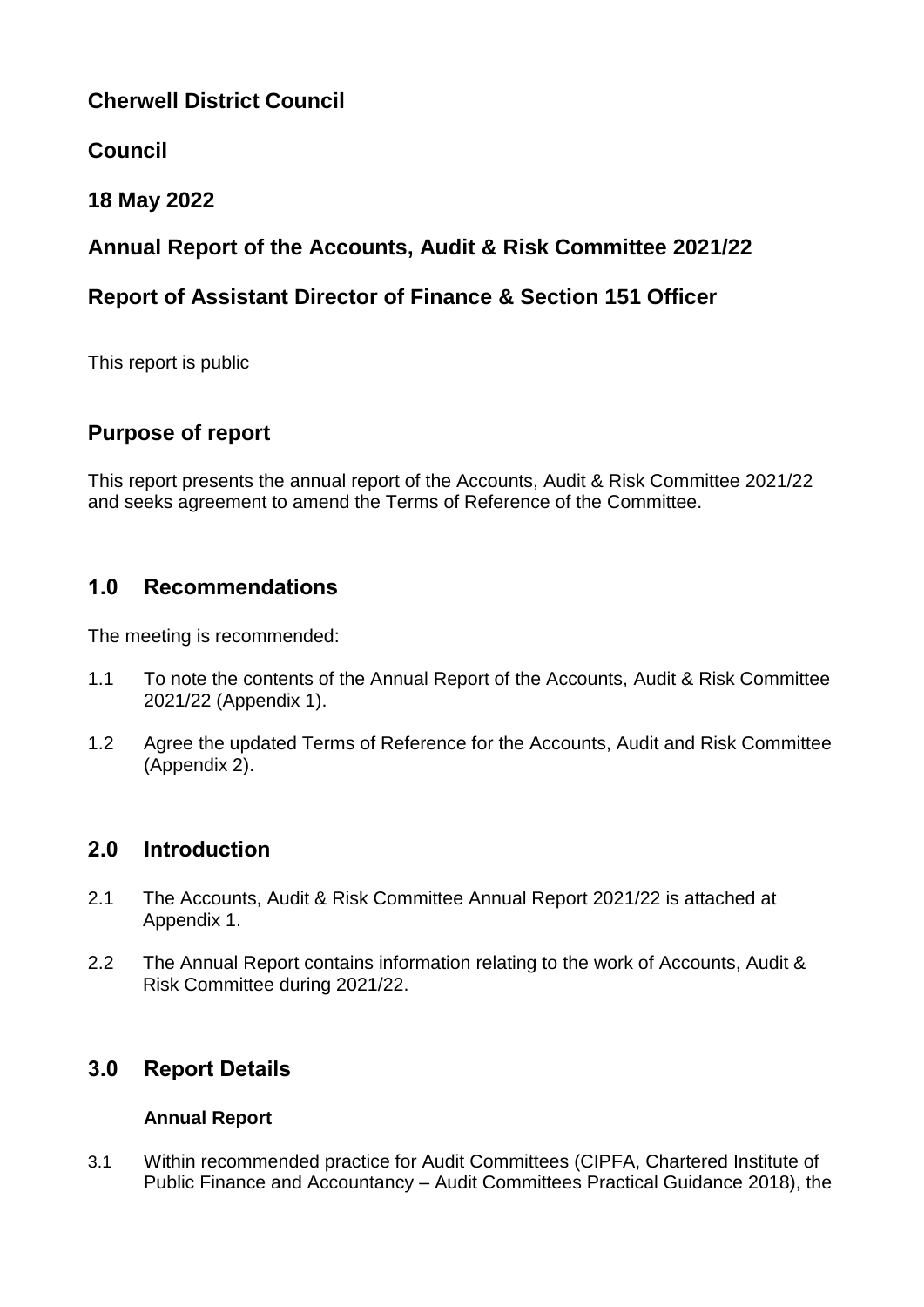committee should report on an annual basis to Council on how the committee has discharged its responsibilities.

3.2 The Annual Report 2021/22 was approved at the March meeting of the Accounts, Audit & Risk Committee.

#### **Amended Terms of Reference**

- 3.3 The current Terms of Reference require Accounts, Audit & Risk Committee members and any member who attends as a substitute to have received training before attending a committee meeting.
- 3.4 It is proposed that the requirement for attending training prior to attending a committee meeting be retained for permanent Accounts, Audit & Risk Committee members but removed for any member who attends as a substitute. This will assist Committee Members who need to appoint a substitute as they would be able to draw on their whole Group.
- 3.5 At the 19 January 2022 Accounts, Audit and Risk Committee meeting, the Committee agreed arrangements for the appointment of an Independent Member to the Committee [\(Minute 57](https://modgov.cherwell.gov.uk/ieListDocuments.aspx?CId=118&MId=3519&Ver=4) refers).
- 3.6 Whilst it is not a statutory requirement for the Council to appoint an Independent Member, it is considered best practice. The Independent Member would not have voting rights on decisions at meetings of the Accounts, Audit & Risk Committee, rather, they would be part of the Committee in an advisory and consultative manner fully involved in the discussion on issues coming before the Committee.
- 3.7 The decision to appoint an Independent Member to the Accounts, Audit and Risk Committee rests with Full Council and requires an amendment to the Terms of Reference of the Committee to include an Independent Member (non-voting) as part of the membership of the Committee. This report is seeking agreement to amend the Terms of Reference accordingly.
- 3.8 The Accounts, Audit & Risk Committee delegated authority to the Monitoring Officer, in consultation with the Chairman of the Committee, to carry out the recruitment process and submit a report to Full Council seeking agreement to the proposed appointment. Subject to there being a suitable candidate, it is anticipated that this report will be submitted to the July meeting of Council.

## **4.0 Conclusion and Reasons for Recommendations**

4.1 Council is invited to note the content of the Accounts, Audit & Risk Committee Annual Report 2021/22.

## **5.0 Consultation**

None.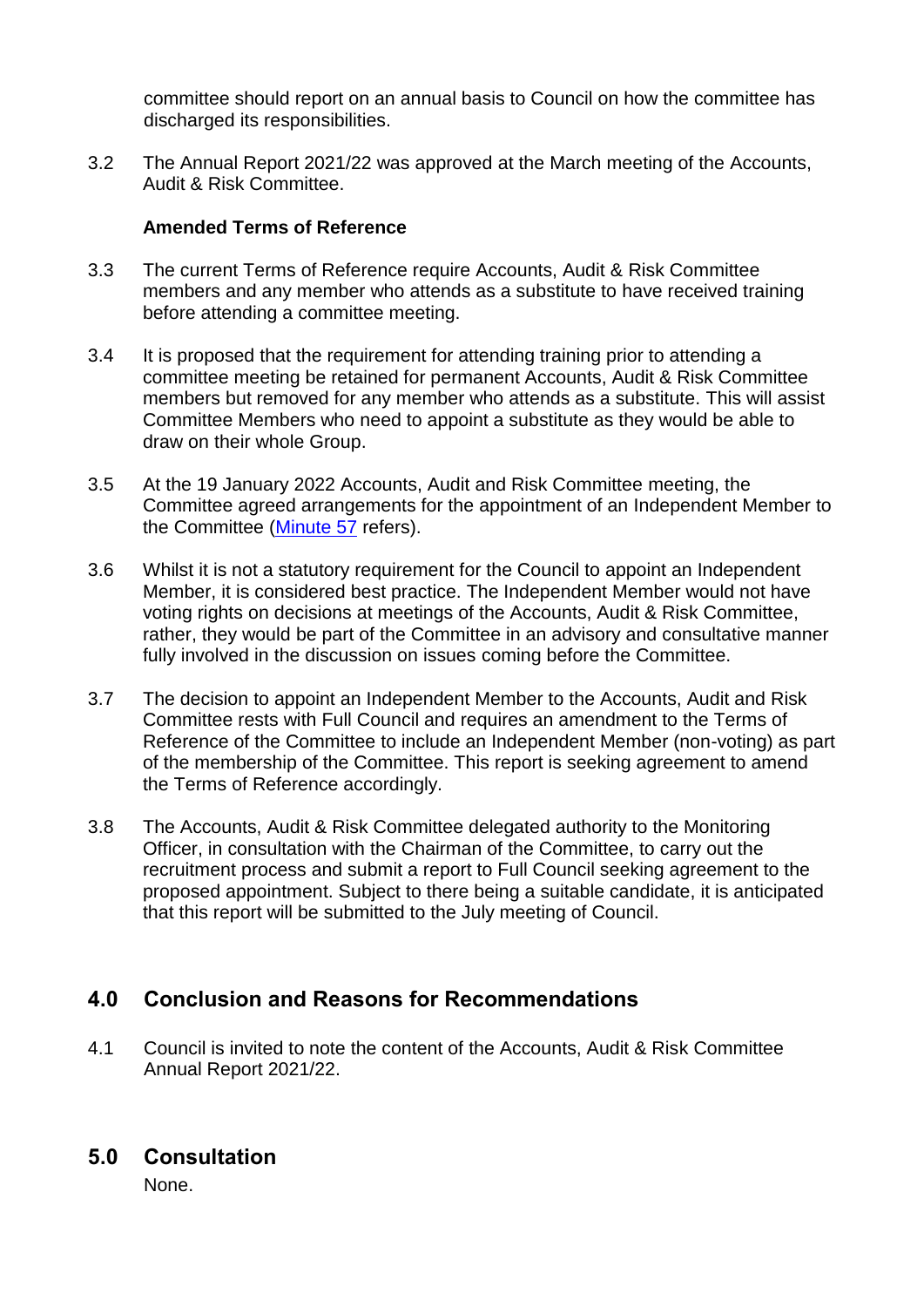## **6.0 Alternative Options and Reasons for Rejection**

6.1 The following alternative options have been identified and rejected for the reasons as set out below.

Option 1: None in relation to the Annual Report as this is submitted to Council as required by the Constitution. Council could reject the amendments to the Terms of Reference, however these changes are supported by the Accounts, Audit & Risk Committee.

### **7. Implications**

#### **Financial and Resource Implications**

- 7.1 The are no financial implications in relation to the Accounts, Audit & Risk Committee Annual Report.
- 7.2 The Councils' Members' Allowance Scheme sets an annual allowance of £768 and a travel/mileage allowance for co-opted members. This is provided for in the Members' Allowance budget.
- 7.3 The recruitment exercise for the appointment of an Independent Member would carry a modest financial cost which can be accommodated withing existing budgets.

Comments checked by: Michael Furness, Assistant Director of Finance, 01295 221845 [michael.furness@cherwell-dc.gov.uk](mailto:michael.furness@cherwell-dc.gov.uk)

#### **Legal Implications**

- 7.4 A council's audit committee is established further to the Local Government Acts 1972 and 2000 and its purpose is to give assurance to elected Members and the public about the governance and financial reporting of the council.
- 7.5 The Constitution requires the Accounts, Audit & Risk Committee to submit an Annual Report to Council. This report fulfils that requirement.
- 7.6 Whilst there is no statutory requirement to appoint an Independent Member, rather it is considered best practice and the appointment of an Independent Member will assist and promote good governance.

Comments checked by: Shahin Ismail, Assistant Director Law, Governance & Democratic Services & Monitoring Officer, [Shahin.ismail@cherwell-dc.gov.uk](mailto:Shahin.ismail@cherwell-dc.gov.uk)

#### **Risk Implications**

7.7 There are no risk management issues in relation to the Annual Report.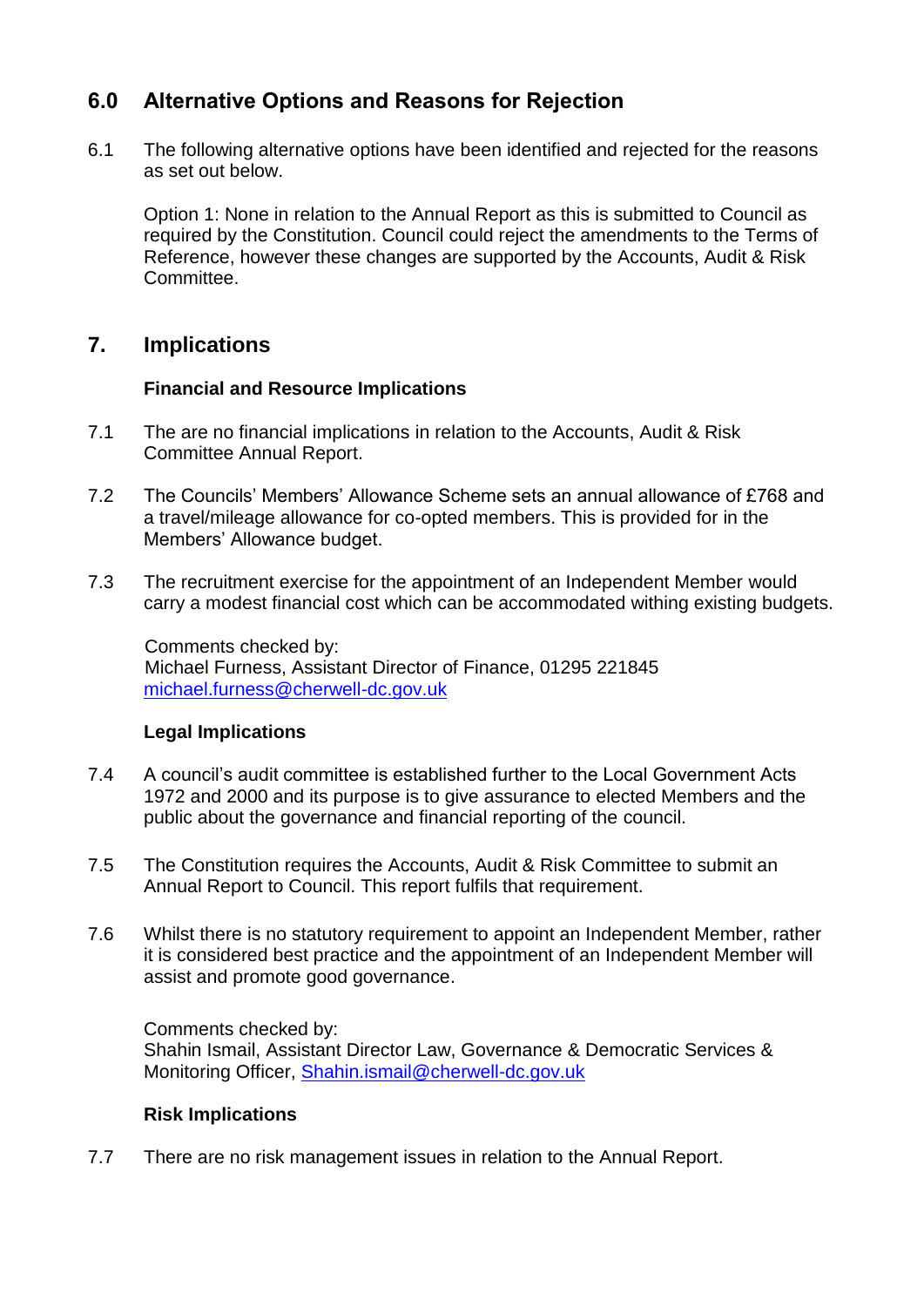7.8 The proposal to appoint an Independent Member to the Accounts, Audit and Risk Committee ensures compliance with CIPFA best practice guidance and seeks to address the risk that the effectiveness of the Committee may not be optimised through bringing in additional skills knowledge and expertise that add value to the experience and knowledge already provided by existing Members of the Committee.

Comments checked by:

Celia Prado-Teeling, Interim Assistant Director – Customer Focus, 01295 221556 [Celia.Prado-Teeling@cherwell-dc.gov.uk](mailto:Celia.Prado-Teeling@cherwell-dc.gov.uk)

#### **Equalities and Inclusion Implications**

- 7.9 There are no equalities and inclusion in relation to the Annual Report.
- 7.10 The recruitment of an Independent Member will be an open and fair process, in line with our commitment to equal opportunities in employment and will positively welcome applications from all sections of the community, working within the framework of the law and published codes of practice.

Comments checked by: Celia Prado-Teeling, Interim Assistant Director – Customer Focus, 01295 221556 [Celia.Prado-Teeling@cherwell-dc.gov.uk](mailto:Celia.Prado-Teeling@cherwell-dc.gov.uk)

#### **Sustainability Implications**

7.5 There are no sustainability issues arising directly from this report

Comments checked by: Sandra Fisher Martins, Programme Manager, Climate Action, [sandra.fisher](mailto:sandra.fisher-martins@cherwell-dc.gov.uk)[martins@cherwell-dc.gov.uk](mailto:sandra.fisher-martins@cherwell-dc.gov.uk)

## **8.0 Decision Information**

**Key Decision** (N/A)

**Financial Threshold Met:** N/A

**Community Impact Threshold Met:** N/A

#### **Wards Affected**

All wards are affected

#### **Links to Corporate Plan and Policy Framework**

All corporate plan themes.